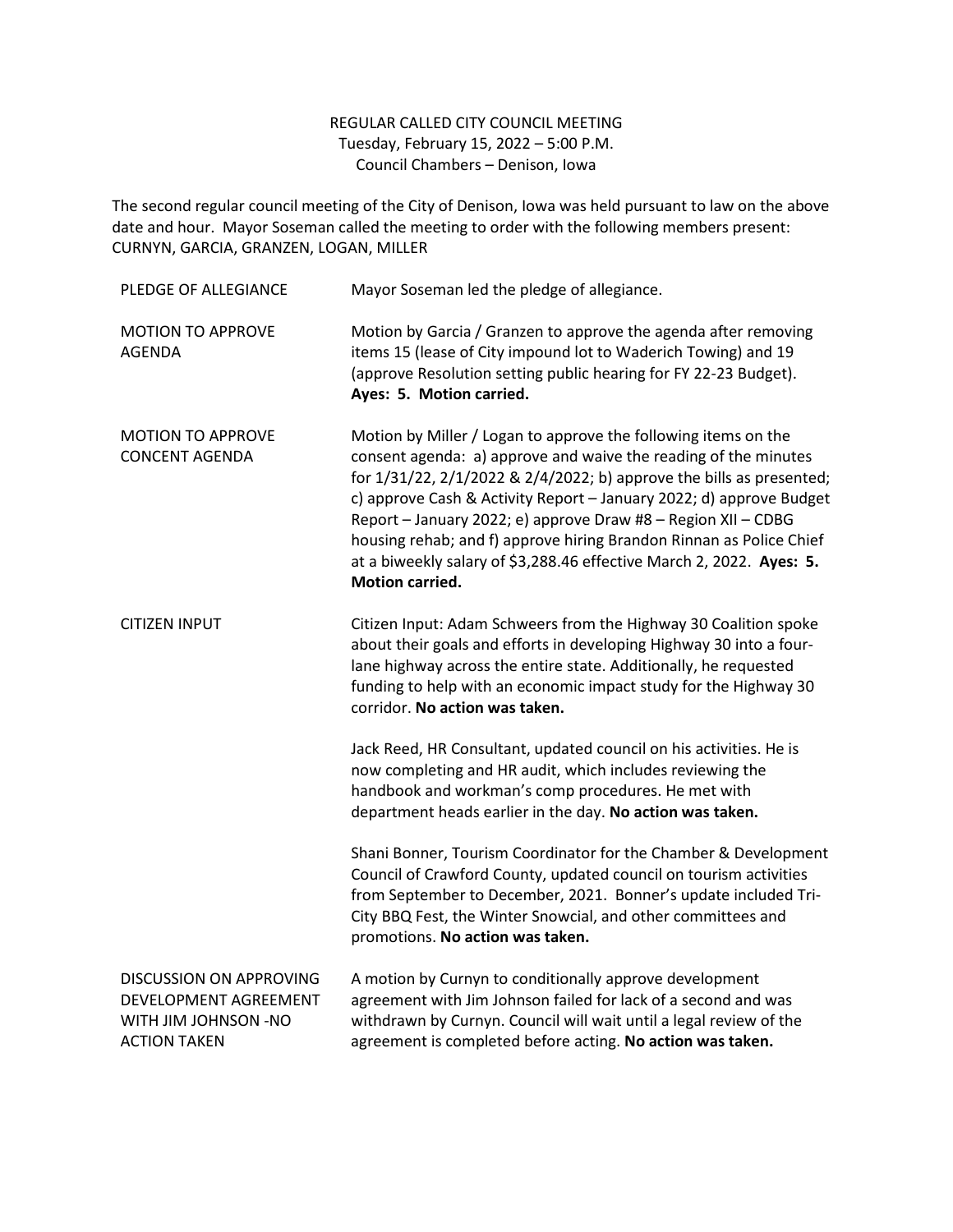| <b>MOTION TO APPROVE</b><br>RESOLUTION #2022-13<br><b>REGARDING MUNICIPAL</b><br>SECURITIES DISCLOSURE                | Motion by Garcia / Granzen to approve Resolution #2022-13<br>authorizing adoption of policies and procedures regarding Municipal<br>Securities Disclosure. Ayes: 5. Motion carried.                                                                                                                           |
|-----------------------------------------------------------------------------------------------------------------------|---------------------------------------------------------------------------------------------------------------------------------------------------------------------------------------------------------------------------------------------------------------------------------------------------------------|
| MOTION TO ADOPT 2ND<br><b>READING OF ORDINANCE</b><br><b>CHAPTER 17</b>                                               | Motion by Garcia / Miller to adopt 2 <sup>nd</sup> reading of Ordinance<br>amending Chapter 17, Council pay. Ayes: 5. Motion carried.                                                                                                                                                                         |
| <b>INTRODUCED ORDINANCE</b><br>AMENDING CHAPTER 3 OF<br><b>CODE OF ORDINANCES RE:</b><br><b>WARDS</b>                 | Ordinance was introduced amending Chapter 3 of Code of<br>Ordinances establishing three wards and defining boundaries.<br>Motion by Garcia / Logan to waive the $2^{nd}$ & $3^{rd}$ readings. Ayes: 5.<br>Motion carried. Motion Garcia / Curnyn that Ordinance #1546 is<br>adopted. Ayes: 5. Motion carried. |
| MOTION TO APPROVE QUOTE<br>FOR HOLIDAY DECORATIONS                                                                    | Motion by Garcia / Logan to approve quote for six snowflake holiday<br>decorations from Display Sales in the amount of \$2784.00, and lock<br>in future purchases at the same price. Ayes: 5. Motion carried.                                                                                                 |
| <b>MOTION TO APPROVE</b><br>SETTING POLICY TO REQUEST<br><b>BIDS FOR</b><br>PROPERTY/CASUALTY/WORK<br><b>COMP INS</b> | Motion by Curnyn / Miller to approve setting a policy to request bids<br>for property/casualty/work comp insurance every three years. Ayes:<br>5. Motion carried.                                                                                                                                             |
| <b>MOTION TO APPROVE</b><br><b>FIREWORKS DISPLAY</b><br><b>AGREEMENT</b>                                              | Motion by Logan / Granzen to approve to approve Fireworks Display<br>Agreement with J&M Displays. Ayes: 5. Motion carried.                                                                                                                                                                                    |
| MOTION TO APPROVE HIRING<br>LISA KOCH PART TIME                                                                       | Motion by Logan / Granzen to approve hiring Lisa Koch part time at<br>\$60/hour not to exceed 50 hours per month to fulfill the City<br>Clerk/Finance Officer duties for the City of Denison until a new<br>employee his hired and begins, not to extend past June 30. Ayes: 5.<br><b>Motion carried.</b>     |
| <b>OVERVIEW OF THE BUDGET</b><br>FOR FY22-23 GIVEN                                                                    | Koch gave an overview of the budget for FY22-23 and asked for<br>direction on several line items before she can finalize the budget.<br>Council provided her with direction, and she will present the budget<br>at the next meeting. No action was taken.                                                     |
| <b>MAYOR'S REPORT</b>                                                                                                 | Mayor Soseman reported that she assisted with FFA Sub-District<br>competition last week, and will be reading at the upcoming Family<br>Literacy night.                                                                                                                                                        |
| <b>CITY MANAGER REPORT</b>                                                                                            | Crawford reported that the city will include an 8'x8' section of the<br>public sidewalk as part of the lease with WESCO for the sole purpose<br>of transporting alcoholic beverages from The Bake Shop to the                                                                                                 |